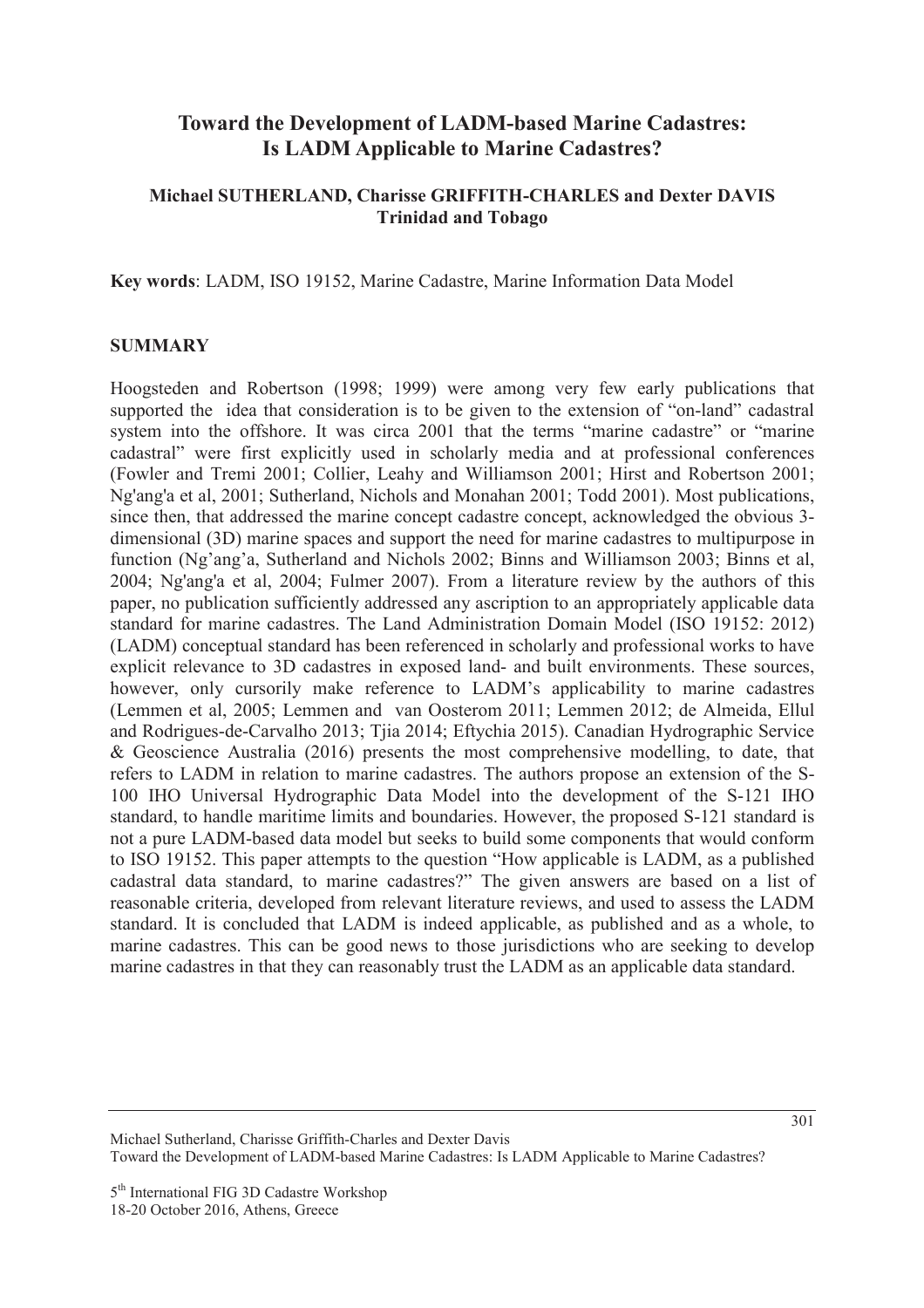# **Toward the Development of LADM-based Marine Cadastres: Is LADM Applicable to Marine Cadastres?**

# **Michael SUTHERLAND, Charisse GRIFFITH-CHARLES and Dexter DAVIS Trinidad and Tobago**

### **1. GENERAL REVIEW OF MARINE CADASTRE PUBLICATIONS**

Land Administration Domain Model (ISO 19152: 2012) (LADM) has found justified accepted applications in the international construction and implementations of 3D cadastres related to non-submerged lands and built environments. The standard is also said to be applicable to marine cadastres. However, very few papers that make links between LADM and marine cadastres have to date been published in scholarly or professional journals/magazines. Some of these publications include: Lemmen et al (2005); Lemmen and van Oosterom (2011); Lemmen (2012); de Almeida, Ellul and Rodrigues-de-Carvalho (2013); Tjia 2014; Eftychia (2015); and Canadian Hydrographic Service & Geoscience Australia (2016). Additionally these publications generally and implicitly accept the relevance of LADM to marine cadastres. A search of the literature has not to date revealed published acceptance of LADM's relevance to marine cadastres, based on developed or listed criteria. It is a reasonable academic exercise, therefore, to seek answers to the question "How applicable is LADM, as a data standard, to marine cadastres?", and base the answers on developed or listed criteria. In ascribing to LADM as a standard that is generally applicable to marine cadastres, it is logical and reasonable that criteria are defined and the standard assessed against same. Such criteria are addressed in Section 3, which are developed from literature and projects reviewed in Section 2. Section 4 then offers a review of LADM-related marine cadastre publications so as to underscore the point that the authors of this paper have found no literature that explicitly assessed the LADM as applicable to marine cadastres, based on established or defined criteria. Section 5 then interrogates the LADM based on the defined criteria so as to offer an

#### **2. GENERAL REVIEW OF MARINE CADASTRE PUBLICATIONS**

Publications containing cadastral issues related to the marine environment began appearing in the body of scholarly work circa 1998, with Hoogsteden and Robertson (1998; 1999) proffering ideas to deal with the extension of "on-land" cadastral system into the offshore. It was circa 2001 that the terms "marine cadastre" or "marine cadastral" were first explicitly used in scholarly media and at professional conferences. For instance, Fowler and Tremi (2001) in discussing marine cadastral data underscored the facts that cadastral components such as adjudication, survey elements such as boundaries and datum considerations, and descriptions of ownership rights are also applicable to ocean spaces. These concepts are supported by Todd (2001). Collier, Leahy and Williamson (2001) referred to marine-related rights and responsibilities held by diverse groups and individuals that are subject to a "complex web of government legislation", and supported the idea that a marine cadastre, as part of a spatial data infrastructure, can facilitate the management of rights, restrictions and

answer to the question "How applicable is LADM, as a data standard, to marine cadastres?"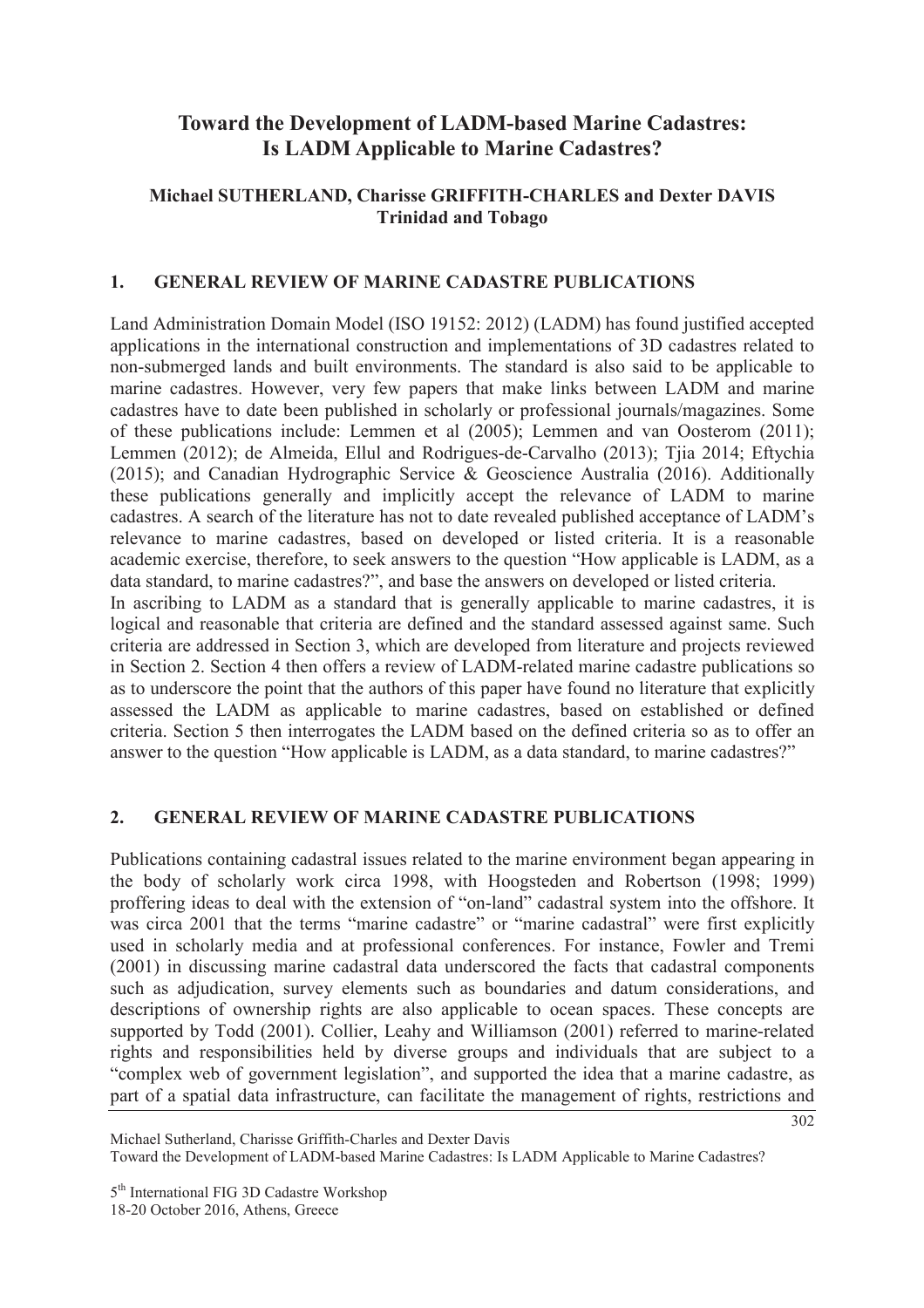responsibilities. The authors also implied that a marine cadastre may have to manage overlapping rights and boundaries, some of which may be affected by the ambulatory nature of some marine-related boundaries which must be well-defined and accurate. Hirst and Robertson (2001) outlined the importance of a marine cadastre accommodating various types of boundaries, not necessarily cadastral in nature, such as those that are associated with the United Nations Convention on Law of the Sea (UNCLOS) (1997) that are expressly administrative in nature. This is also supported by Todd (2001), Ng'ang'a et al (2001), and Sutherland, Nichols and Monahan (2001). All sources ascribed to the benefits of marine cadastral data and information to increased efficient management of marine resources and spaces.

After 2001, a number of publications addressed the marine concept cadastre concept, with most authors acknowledging the obvious 3-dimensional (3D) nature of the space to be managed and modelled. Ng'ang'a, Sutherland and Nichols (2002) stated that in modelling and constructing a marine cadastre, and apart from the obvious data needed (i.e., in relation to rights, responsibilities, restrictions, and boundaries), other attribute information necessary for good governance of marine spaces must also be accommodated and managed: living and nonliving resources; water quality; seabed characteristics etc. The authors also state that the construction of a marine cadastre must also facilitate data integration and visualization. Confirming the need for a marine cadastre to service multiple needs and address multidimensional issues (i.e., legal, technical, institutional, economic, environmental, social etc.) Binns and Williamson (2003) underscored the need for a marine cadastre to be part of a spatial data infrastructure and to handle complex and possibly overlapping rights is an obvious 3D/4D space. Binns et al (2004) supported this position, as well as the need for a marine to support multiple purposes.



**Figure 1. Complex marine and maritime rights. From Peyton, Kuwalek and Fadaie 2016** 

Michael Sutherland, Charisse Griffith-Charles and Dexter Davis Toward the Development of LADM-based Marine Cadastres: Is LADM Applicable to Marine Cadastres?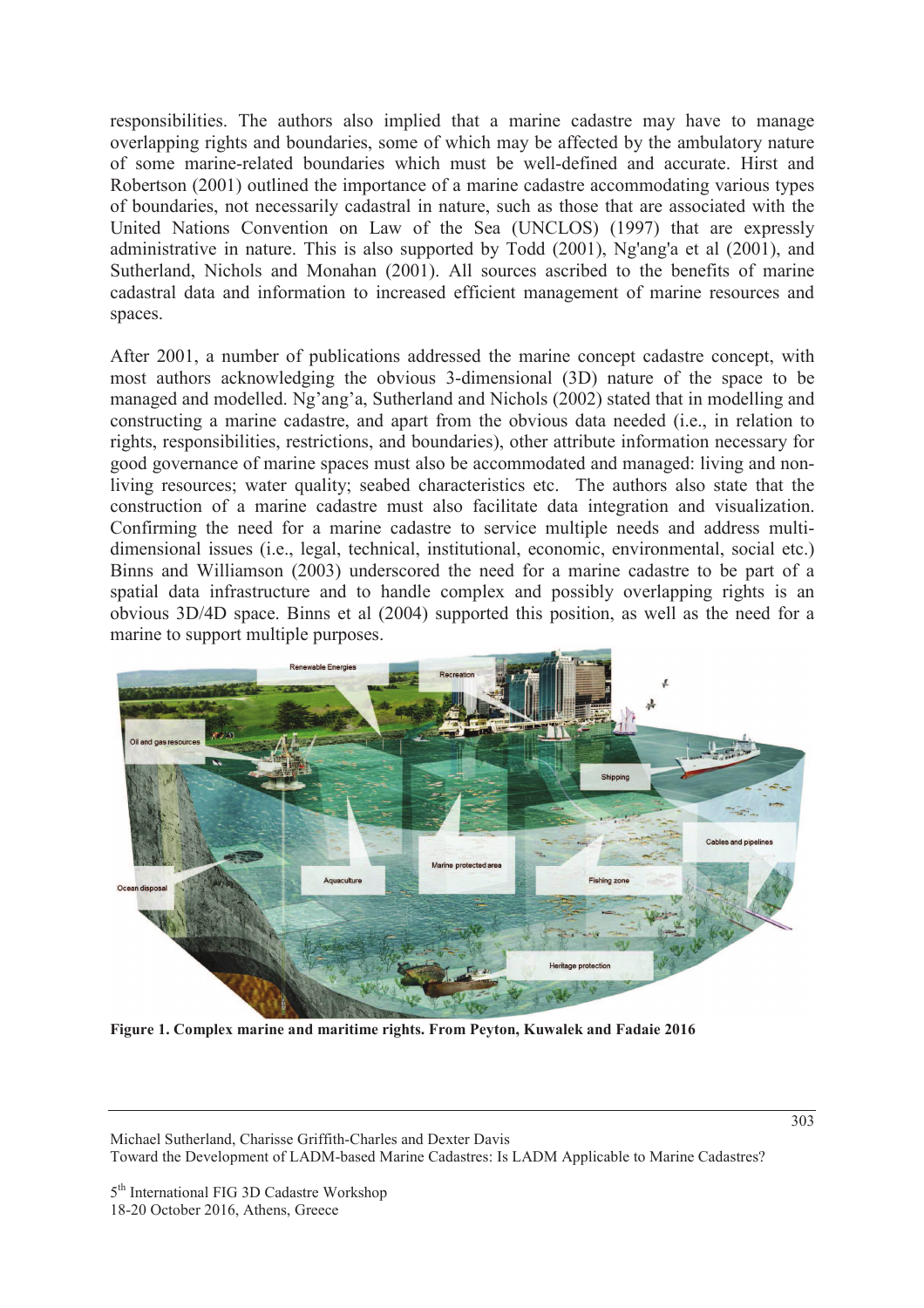Some authors have specifically addressed marine cadastre data conceptual visualization of complex 3D marine/maritime boundaries (Figure 1) so as to underscore the nature of the environment that has to be modelled and managed (Binns and Williamson 2003; Binns et al, 2004; Ng'ang'a et al, 2004; Peyton, Kuwalek and Fadaie 2016).

Some authors and jurisdictions have reported on, published, or proposed Web-mapping interfaces and systems such as CARIS Spatial Fusion, ArcIMS and ArcGIS Server that were used to manage and visualize marine cadastre data (Ng'ang'a, Sutherland and Nichols 2002; Sutherland 2008; Commonwealth of Australia 2009; Sutherland and Nichols 2009; National Oceanic and Atmospheric Administration 2016). Most, if not all, proponents of the marine cadastre have done so from a multipurpose perspective (Ng'ang'a et al, 2004; Fulmer 2007).

# **2.1 Publications on marine cadastre data models**

Very few explicit data models specifically relevant to marine cadastres have been found by the authors in searches of the literature (scholarly or professional). One such source is Ng'ang'a et al (2004) who took an initial step in designing a "Marine Parcel Data Model" (Figure 2). The model sought to incorporate and encapsulate environmental, legal, and institutional elements associated with a marine parcel. The design was predicated upon the fact that rights, responsibilities, restrictions and interests in marine spaces are explicitly 3D/4D in nature, relating to the sea surface, water column, seabed, and seabed subsurface. The design also sought to acknowledge that rights, responsibilities, restrictions and interests are associated with various types of stakeholders, and can be formal or informal. Curiously, components that would incorporate these stakeholders are missing from the graphical representation of the model.



**Figure 2. A marine parcel data model (Ng'ang'a et al, 2004)**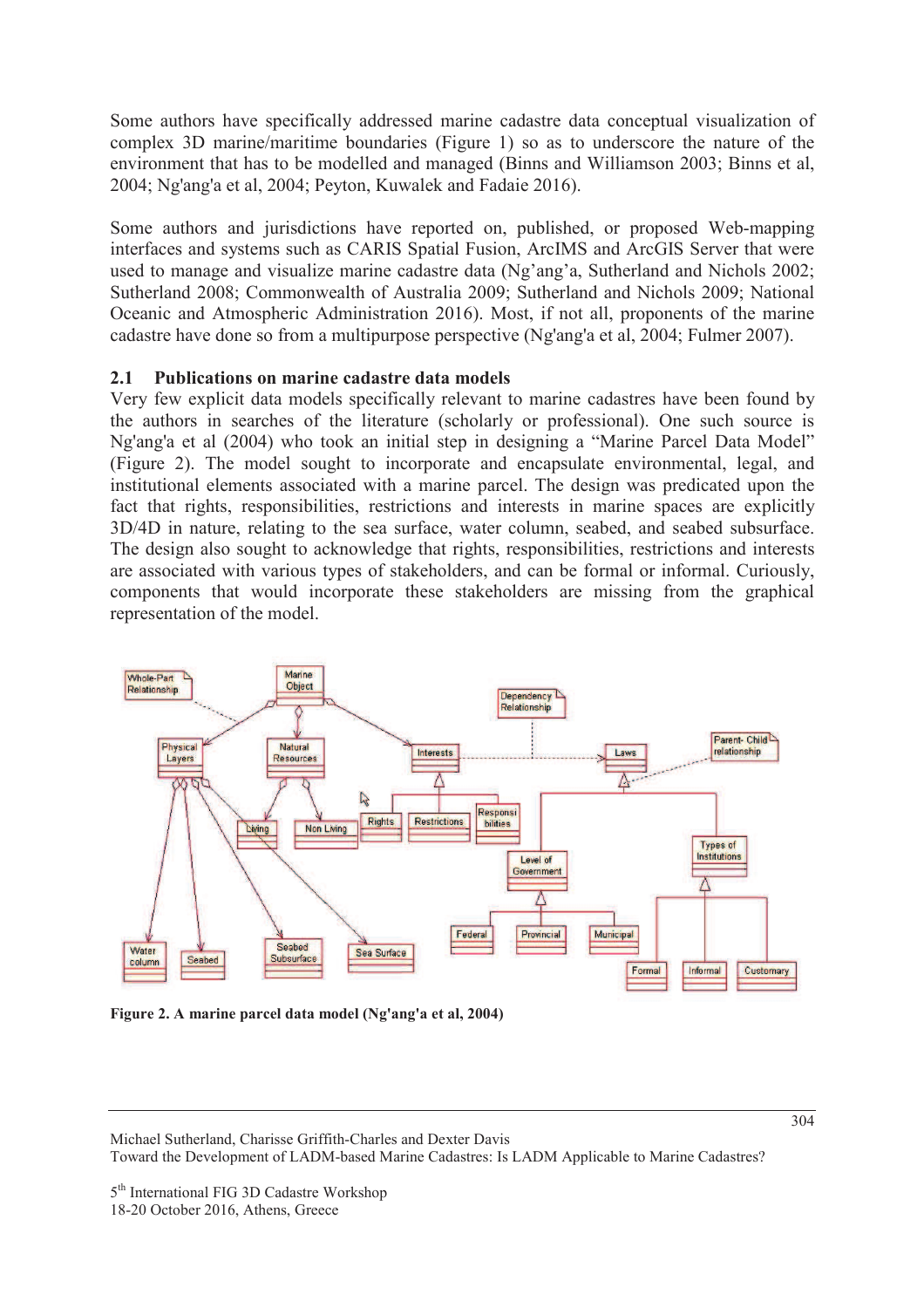Canadian Hydrographic Service and Geoscience Australia (2016) present a model that refers to, in part, the LADM and marine cadastre. The authors proposes an extension of the S-100 IHO Universal Hydrographic Data Model into the development of the S-121 IHO standard, "built upon the Object Oriented structure of S-100" to handle maritime limits and boundaries. The S-100 IHO Universal Hydrographic Data Model is an extension of the International Hydrographic Organization (IHO) S-57 Hydrographic Data Transfer Standard. The development of S-100 was motivated by limitations inherent in the S-57 standard, such as its inability to handle gridded bathymetry or temporal changes in information, and the fact that it was developed to primarily facilitate the exchange of data between ENC databases. S-100 was developed to better handle the management of hydrographic spatial and non-spatial data and information, including imagery and gridded data, 3-D and time-varying data (x, y, z, and time), and new applications that go beyond the scope of traditional hydrography (for example, high-density bathymetry, seafloor classification, marine GIS, etc.)" (Ward and Greensdale 2011). The IHO S-121 standard on Maritime Limits and Boundaries is a further development based on S-100, and is being designed to incorporate the management of UNCLOS objects or any UNCLOS composed objects, beyond the management of maritime limits and boundaries. The IHO intends to base all hydrographic-related product specifications, e.g., marine limits and Boundaries, marine cadastre, and Marine Spatial Data Infrastructure (MSDI), on S-121 (Canadian Hydrographic Service and Geoscience Australia 2016).

Apart from Canadian Hydrographic Service and Geoscience Australia (2016), which is not formally published in scholarly literature but is in fact a proposal, and from the perspective of marine cadastre logical and physical data model development, none of the sources reviewed referred to, or attempted to adhere to, a marine cadastre relevant data model standard based on reasonable universally defined criteria. Section 3 below outlines such criteria, developed from the literature reviewed in this section.

# **3. MARINE CADASTRE DATA MODEL AND STANDARD CRITERIA**

Marine spaces are obviously 3D in nature. What then are the criteria necessary to be met in developing marine cadastre logical and physical models, against which a marine cadastre data model may be assessed for sufficiency of multipurpose function, and which are to be incorporated in the design of an applicable data model standard? According to the review of sources in Section 1 of this paper, a marine cadastre data model (and by implication a marine cadastre relevant data standard) should at least facilitate the management of marine spatial information relating to:

- The existence, creation and termination of various and overlapping types of formal and informal rights, restrictions, interests, and responsibilities that affect multiple purposes and objectives jurisdictions;
- Diverse groups, individuals, and legal persons to whom rights, restrictions, interests, and responsibilities are ascribed;
- Various and overlapping types of 3D formal and informal boundaries and limits that relate to sea surfaces, water columns, the seabed, and the seabed subsoil, some of which can change in space and time due to:
	- o Transfers of, or changes in, rights, restrictions, interests, and responsibilities;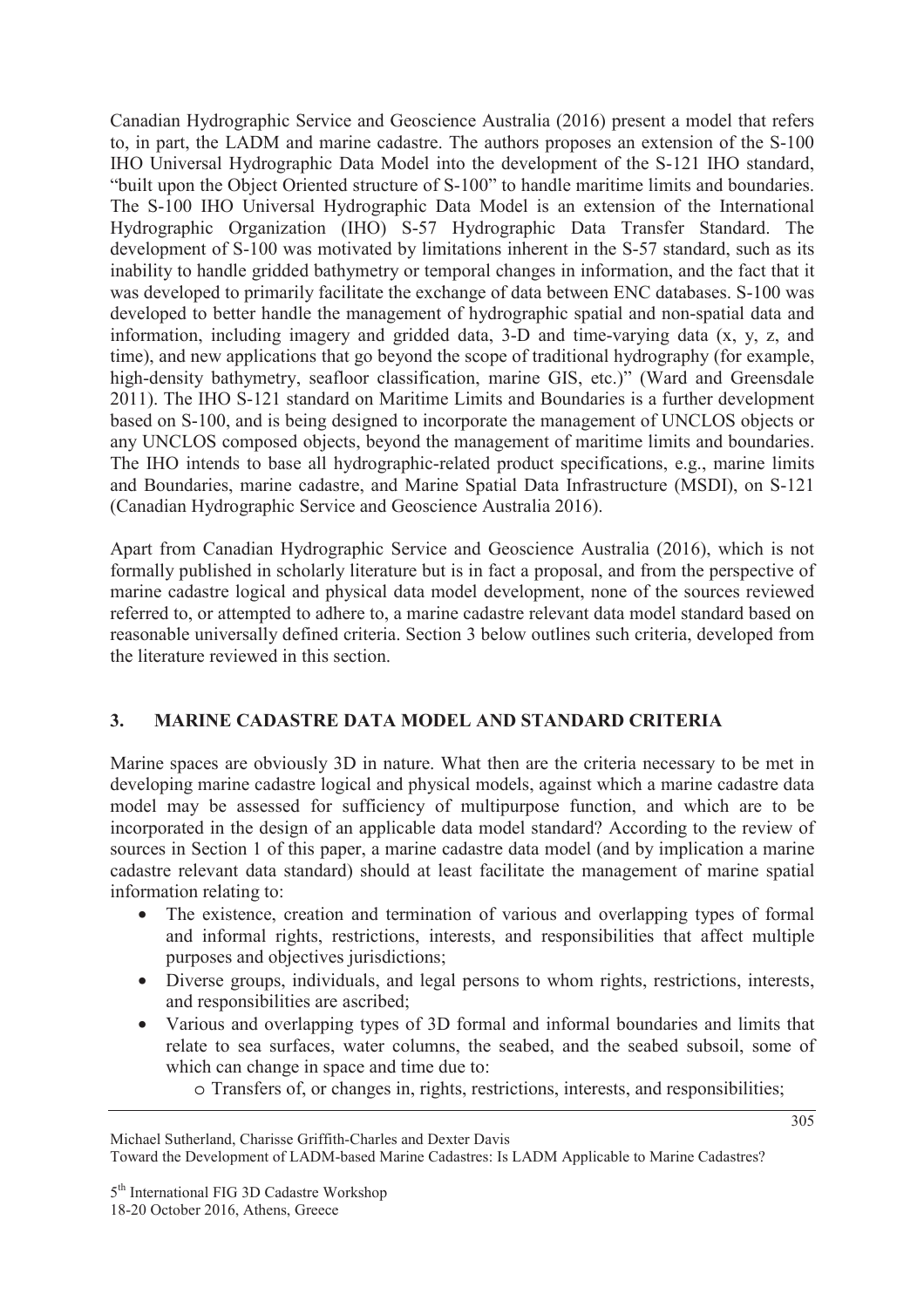o The ambulatory nature of some marine related boundaries;

- Various types of metadata, and other spatial information and surveying/mapping elements, such as datum, projections, data acquisition methodologies etc. that are attributable to defined 3D spatial extents;
- Various types of non-spatial information (e.g., ecological, political, social, economic etc.) attributable to defined 3D spatial extents;
- Complex levels of overlapping government laws, legislations, regulations, policies, treaties, conventions etc. that affect behaviours in defined 3D marine spatial extents;
- Possible integration of the marine cadastre datasets with other datasets in a spatial data infrastructure.

These foregoing criteria are used in this paper to assess whether the LADM is truly applicable to marine cadastres. In other words, and for instance, can a marine cadastre logical data model be designed using only LADM constructs and rules? However, to underscore the point that this issue has not explicitly been addressed in scholarly literature to date, Section 4 below reviews literatures that refer to LADM and marine cadastres.

# **4. LADM-RELATED MARINE CADASTRE PUBLICATIONS**

This section is brief because there is not yet a lot of literature that explicitly and fully addresses the implications of LADM on marine cadastre development. Since the advent of the LADM, scholarly works have explicitly (or by implication) referenced the ISO 19152 conceptual standard, including in relation to marine cadastre. Some sources imply that ISO 19152 has utility in managing cadastral units in marine spaces but these implications remained as such, without any detailed discussions on the matter. Other sources focus on LADM's application to cadastres dealing with exposed land, and only cursorily mention marine cadastres (Lemmen et al, 2005; Lemmen and van Oosterom 2011; Lemmen 2012; de Almeida, Ellul and Rodrigues-de-Carvalho 2013; Tjia 2014; Eftychia 2015).

Canadian Hydrographic Service & Geoscience Australia (2016), referred to in the final paragraph of Section 2, presents the most comprehensive modelling with reference to LADM and marine cadastre. However, the proposed S-121 standard that is the focus of the proposal is not a pure LADM-based data model. Instead it is proposed to incorporate into the S-121 structure some elements inspired by ISO 19152. As can be understood from the foregoing, none of the literature reviewed in this section appear to explicitly assess the relevance of LADM to marine cadastres, based on reasonably defined criteria. Section 5 below uses the criteria outlined in Section 3 to test whether LADM constructs are sufficient, wholly within the context of the standard, to support the design of a marine cadastre data model.

# **5. IS LADM WHOLLY APPLICABLE TO BASED MARINE CADASTRES?**

This section offers an examination of LADM from the perspective of criteria outlined in Section 3, so as to make a determination as to whether the data standard is as a whole applicable, as published, to marine cadastres. LADM packages, sub-packages, and relevant classes are presented in Figures 3 and 4.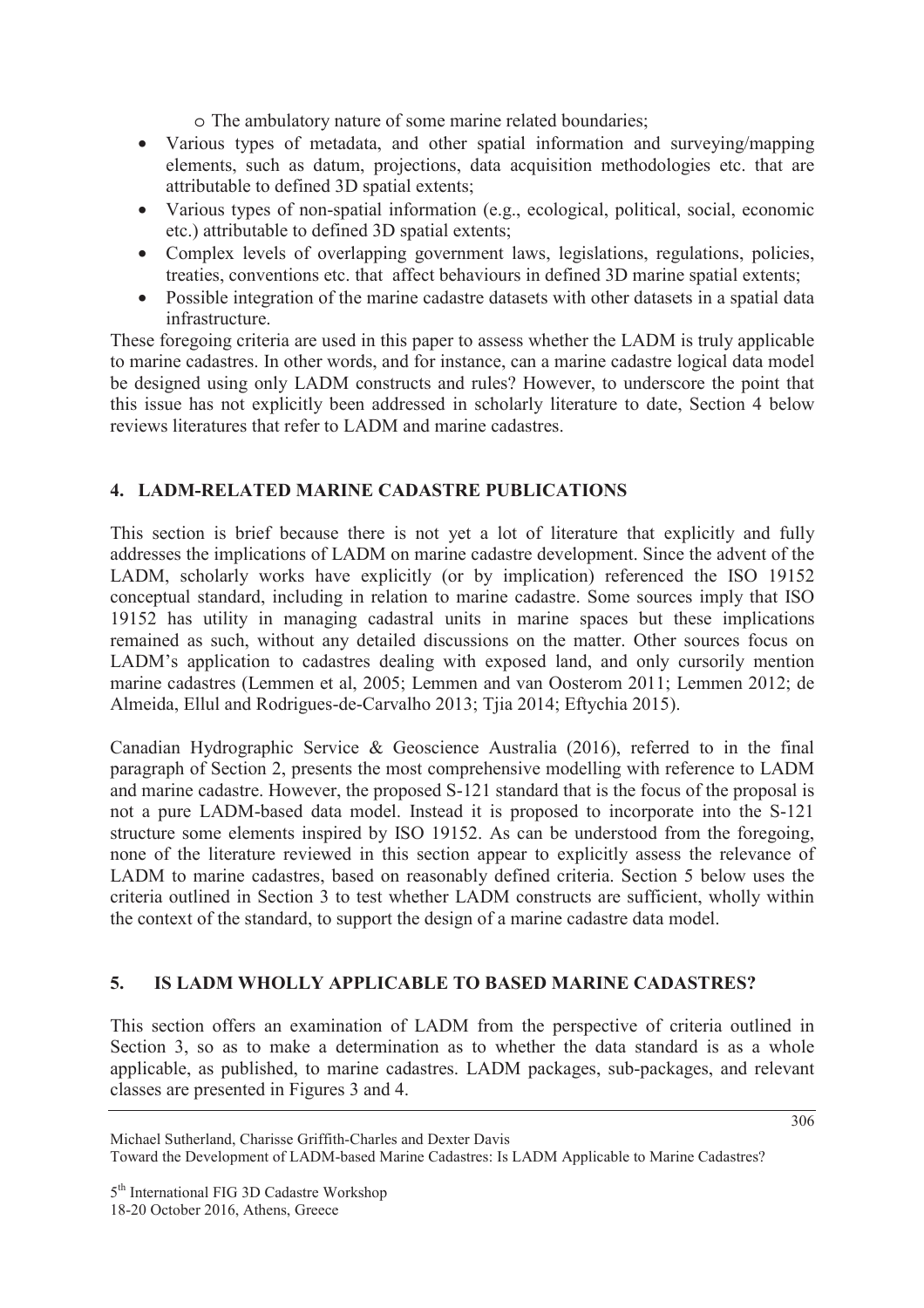

**Figure 3. Land Administration Domain Model Packages (ISO 19152: 2012) Figure 4. Land Administration Domain Model Sub-Packages and Respective Classes (ISO 19152: 2012)** 

### **5.1 The ability to accommodate complex marine rights**

Many authors of academic and professional publications have underscored that, regardless of the jurisdiction, marine spaces comprises many varied, complex, and overlapping rights. A general classification of these includes, but is not limited to (Done 1989; Hirst and Robertson 2001; Binns et al, 2004; Sutherland 2005; Sutherland and Nichols 2006; Fulmer 2007):

- Sovereign rights;
- Administrative rights;
- Jurisdictional rights;
- Public rights;
- Private rights;
- Customary and traditional rights;
- Aboriginal rights;
- International rights;
- Treaty rights;
- Convention rights.

The relevant conceptual schema, packages and sub-packages of ISO 19152: 2012 are the Administrative Package, and its classes and sub-classes:

- class LA\_RRR (rights, responsibilities, restrictions);
	- o subclass LA\_Right (ownership right, tenancy right, possession, customary right, or informal right);
	- o subclass LA\_Restriction (formal or informal restraint from doing something);
	- o subclass LA\_Responsibility (formal or informal obligation to do something);
- class LA\_BAUnit ('basic administrative unit' an administrative entity consisting of zero or more spatial units against which one or more rights;

The foregoing constructs appear to be able to manage and model various types of rights, responsibilities, and restrictions, especially considering that ISO 19152: 2012 declares that LADM is a generic model that is expandable in terms of additional attributes, operators, associations, and classes as needed.

Michael Sutherland, Charisse Griffith-Charles and Dexter Davis Toward the Development of LADM-based Marine Cadastres: Is LADM Applicable to Marine Cadastres?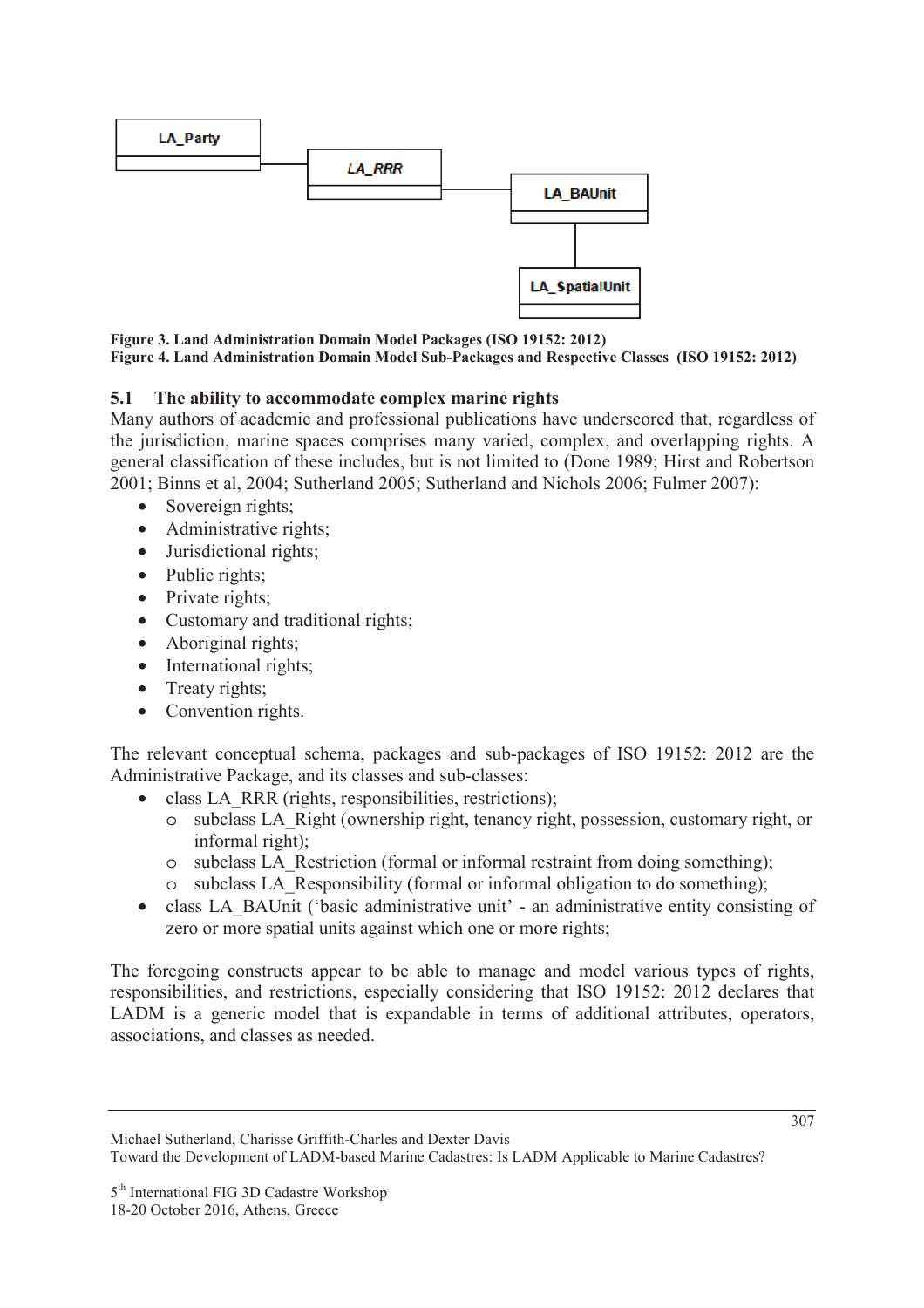The overlapping nature of rights and interests in marine spaces is well documented. LADM must be able to accommodate and manage this characteristic of the rights and interests. According to Paasch et al (2015):

*In LADM a representation of overlapping tenures is possible. The LADM functionality as presented in "RRRs: formal, customary and informal in the LADM" section seems to be sufficient and specific classifications/types can be added by extending the various code lists of the relevant RRRs.* 

It appears, then that LADM is relevant to marine cadastres, from the perspective of accommodating various types of overlapping rights, responsibilities, and restrictions.

# **5.2 The ability to accommodate information on stakeholders in marine spaces**

The literature on marine cadastre is clear regarding the existence of multiple types of stakeholders who have interests and rights in marine spaces. These stakeholders are international, regional, state/provincial, municipal, private, public, traditional, customary etc., and often, as discussed in the previous section, their rights overlap. A marine cadastre must accommodate these situations and stakeholders so as to assist in effecting good governance of marine spaces (Collier, Leahy and Williamson 2001; Sutherland and Nichols 2006).

An observation of LADM Party Package and the classes seems to confirm that LADM is capable of accommodating this aspect of marine cadastre modelling:

- class LA Party: persons, or groups of persons, or juridical persons, that compose an identifiable single (legal) entity;
- class LA GroupParty: any number of parties, forming together a distinct entity;
- class LA PartyMember: a constituent of a party or group party.

# **5.3 The ability to accommodate and model complex overlapping marine boundaries**

The literature on marine cadastre, as reported in Section 2 of this paper, is clear that one complexity in marine spaces that marine cadastres should address is the obvious 3D nature of the natural environment, and the 3D nature of spatial extents (i.e., volumes, not polygons) existing in the pelagic, benthic, and seabed subsoil environments to which various stakeholders have often overlapping rights (Ng'ang'a et al, 2001; Todd 2001; Ng'ang'a, Sutherland and Nichols 2002). A marine cadastre also ought to be able to accommodate changes to some marine/maritime boundaries that change because of their ambulatory nature or through transfers of/changes in rights, restrictions, interests, and responsibilities. Some projects have avoided 3D modelling by implementing 2D web-based marine cadastres (or marine information systems) (Ng'ang'a, Sutherland and Nichols 2002; Sutherland 2008; Commonwealth of Australia 2009; Sutherland and Nichols 2009; National Oceanic and Atmospheric Administration 2016).

LADM is constructed to manage 2D and 3D modelling of cadastral data and information. This is implementable through the Spatial Unit Package and its sub-classes:

- class LA SpatialUnit (e.g., text, point(s); line(s); area(s)/polygon(s); volume(s)):
- class LA SpatialUnitGroup (spatial units within an administrative)
- class LA Level (geometric or thematic coherence: urban/rural type; point type etc.)
- class LA\_LegalSpaceNetwork ()
- class LA\_RequiredRelationshipSpatialUnit ()
- Subpackage Surveying (management of data collected from surveys)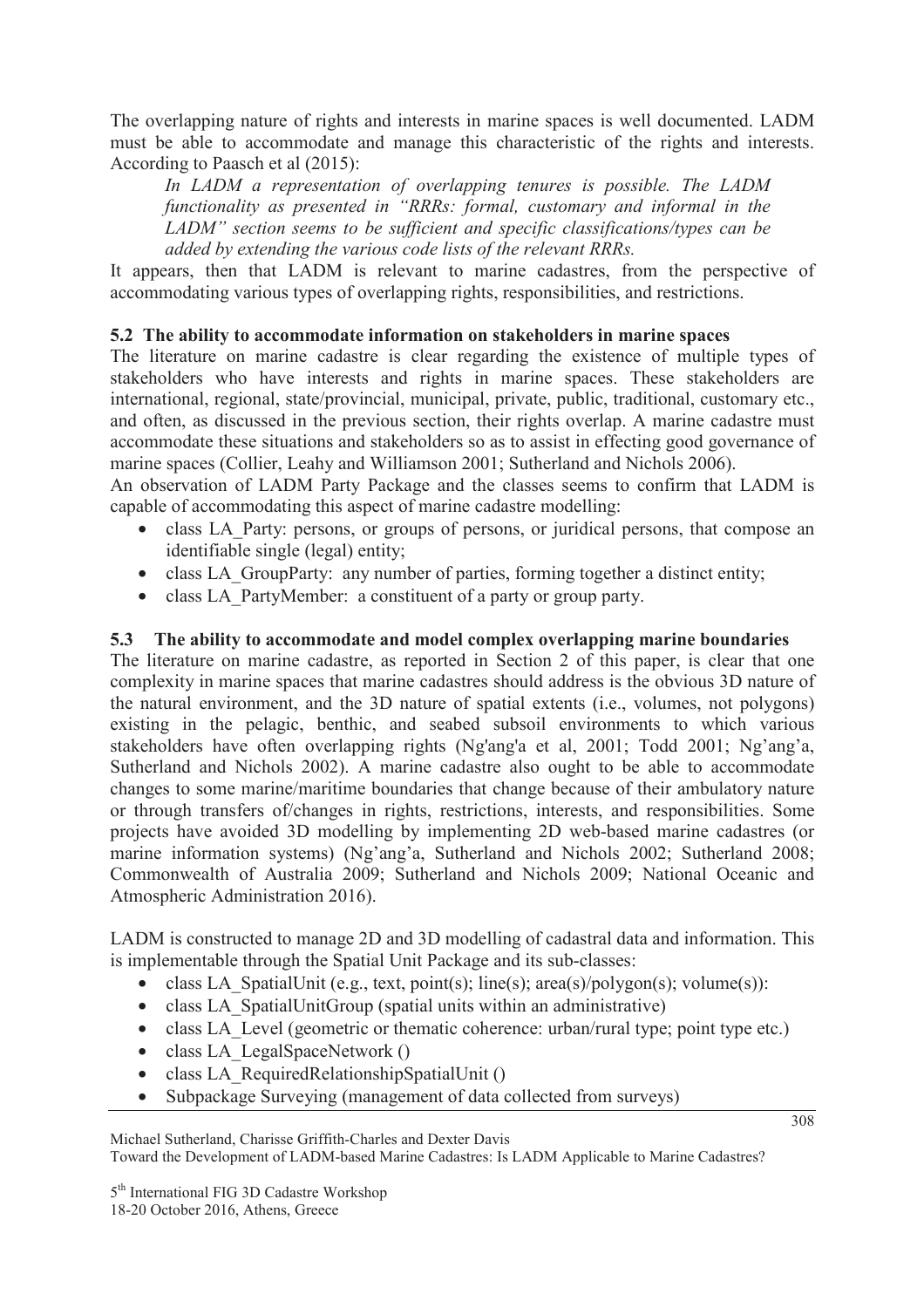- o class LA\_Point
	- *LA\_PointType*
- o class LA\_SpatialSource: Observations made during surveys
	- *LA\_Source:*
	- *LA\_SpatialSourceType:*
- $\circ$  class LA InterpolationType
- o class LA\_Transformation
- Subpackage Representation (management of data collected from surveys)
	- o class LA\_BoundaryFace (instances of 2D and 3D representations of spatial)
	- o class LA\_BoundaryFaceString (instances of 2D/3D representations of spatial units)

Versioned objects can be used to manage changes in spatial dimensions. It appears that LADM, from the perspective discussed in this section, is applicable to marine cadastres.

# **5.4 The ability to incorporate other relevant spatial information components**

Often in marine cadastres, as in other types of cadastres, metadata and other spatial information and surveying/mapping elements, such as datum, projections, data acquisition methodologies etc. are required components. They support fitness for use and perceptions accuracy when data and information are being interpreted, or used to support various types of decision making processes relating to defined marine spaces (Binns et al, 2004; Ng'ang'a et al, 2004). LADM Spatial Unit Package (Figure 4) seems relevant to the aspect of marine cadastre discussed in the previous paragraph.

# **5.5 The ability to incorporate relevant non-spatial attributes**

The most appropriate class of LADM to address issues of relevant non-spatial attributes is the Administrative Package. The classes and sub-classes listed in Figure 4 do not explicitly offer solutions to this required aspect of marine cadastre (i.e., as a complete marine information system). However, as stated in Section 5.1, ISO 19152: 2012 declares that LADM is a generic model that is expandable in terms of additional attributes, operators, associations, and classes as needed. The necessary classes can therefore be created to satisfy this requirement.

# **5.6 The ability to associate marine parcels with complex legal regimes**

Complex levels of overlapping government laws, legislations, regulations, policies, treaties, conventions etc. were attempted to be modelled by Ng'ang'a et al (2004). This is necessary in using a marine cadastre as a marine information system to support decision making and multiple objectives of good governance, because laws, legislations, regulations, policies, treaties, and conventions etc. determine the nature of rights associated with defined spatial extents, and serve to control behaviours in those spaces. As outlined in Section 5.5, the Administrative Package is relevant, with classes created as is necessary.

# **5.7 The ability to facilitate marine cadastre's data intergration in SDIs**

Spatial data infrastructures (SDI), e.g., Marine Spatial Data Infrastructure (MSDI), facilitate the sharing of data among stakeholders to support holistic decision making, especially in relation to spatial extents where many rights and interests overlap. The ideal situation is that all stakeholders subscribe to the same data (and other) standards; this would make data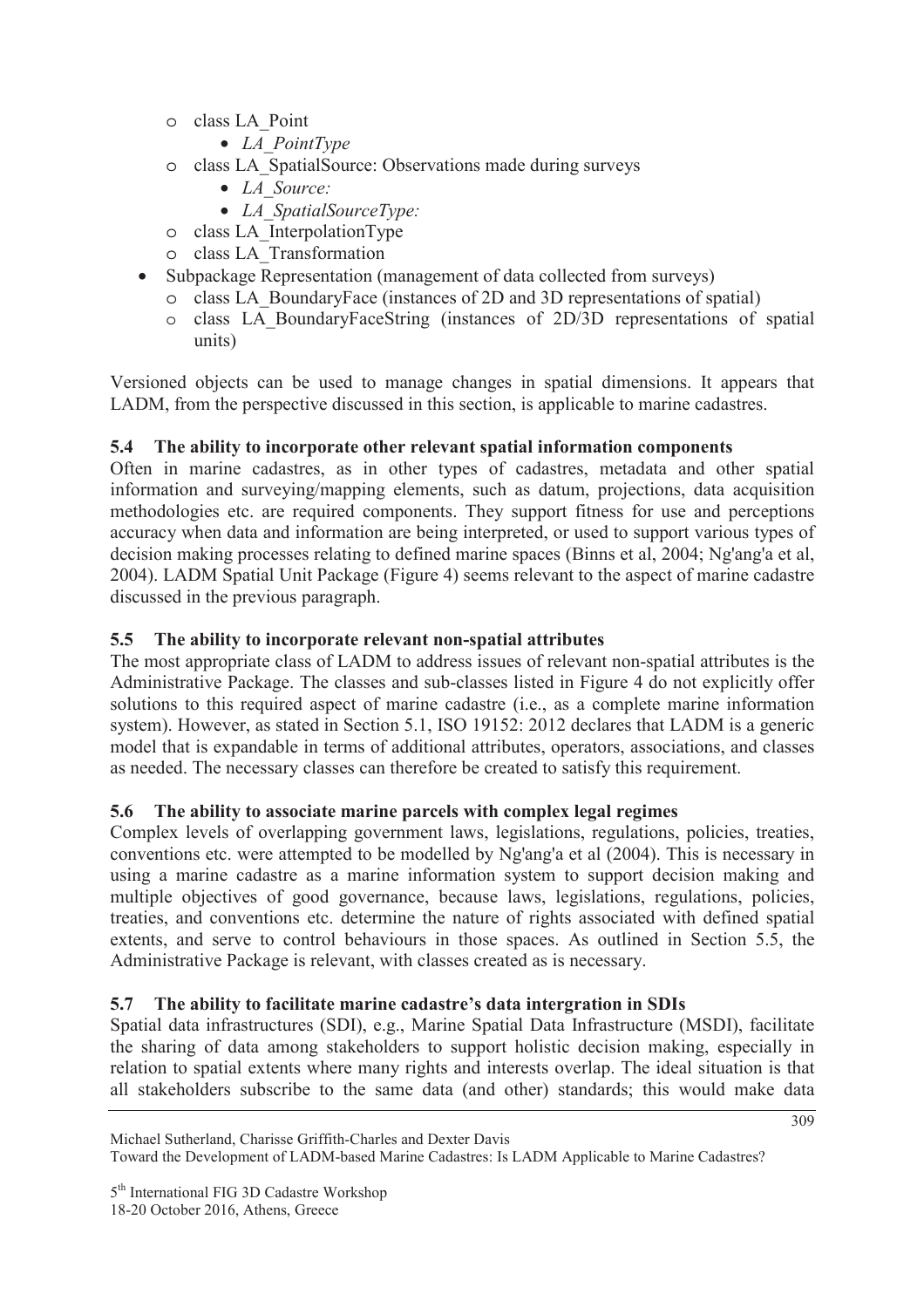sharing much easier. However, in less than ideal situations where various standards are in employ, aspects of data structures can share key information (e.g., parcel ID) that can serve to link databases. LADM is capable of incorporating such data, and therefore it is reasonable to assume that LADM can support data integration in SDI.

# **6. LADM-BASED MARINE CADASTRE CONCEPTUAL MODEL**

Based on the discussions in Section 5, a LADM-based marine cadastre conceptual schema may be constructed as presented in Figure 5. Created classes are shaded. The design is based on the assumptions:

- There are approximately eight maritime zones relevant to marine cadastres:
	- o Internal waters;
	- o Archipelagic waters;
	- o Coastal waters;
	- o Territorial seas;
	- o Contiguous Zone;
	- o Straits;
	- o Exclusive Economic Zone (EEZ); and
	- o Continental Shelf;
- Maritime zones may or may-not contain spatial units or administrative units, and may or may-not contain marine resources;
- Maritime zones will always be associated with maritime layers: UNCLOS rights are defined according to zones and marine layers (i.e., sea surface, water column, seabed, and seabed subsoil);
- Marine layers will always be associated with maritime zones.
- Spatial units will always be associated with a maritime zone, and with marine layers;
- Marine layers may or may not contain marine resources, or spatial units; and
- Marine resources may or may not be found in maritime zones and marine layers.



**Figure 5. Land Administration Domain Model Based Marine Cadastre Conceptual Schema** 

Michael Sutherland, Charisse Griffith-Charles and Dexter Davis Toward the Development of LADM-based Marine Cadastres: Is LADM Applicable to Marine Cadastres?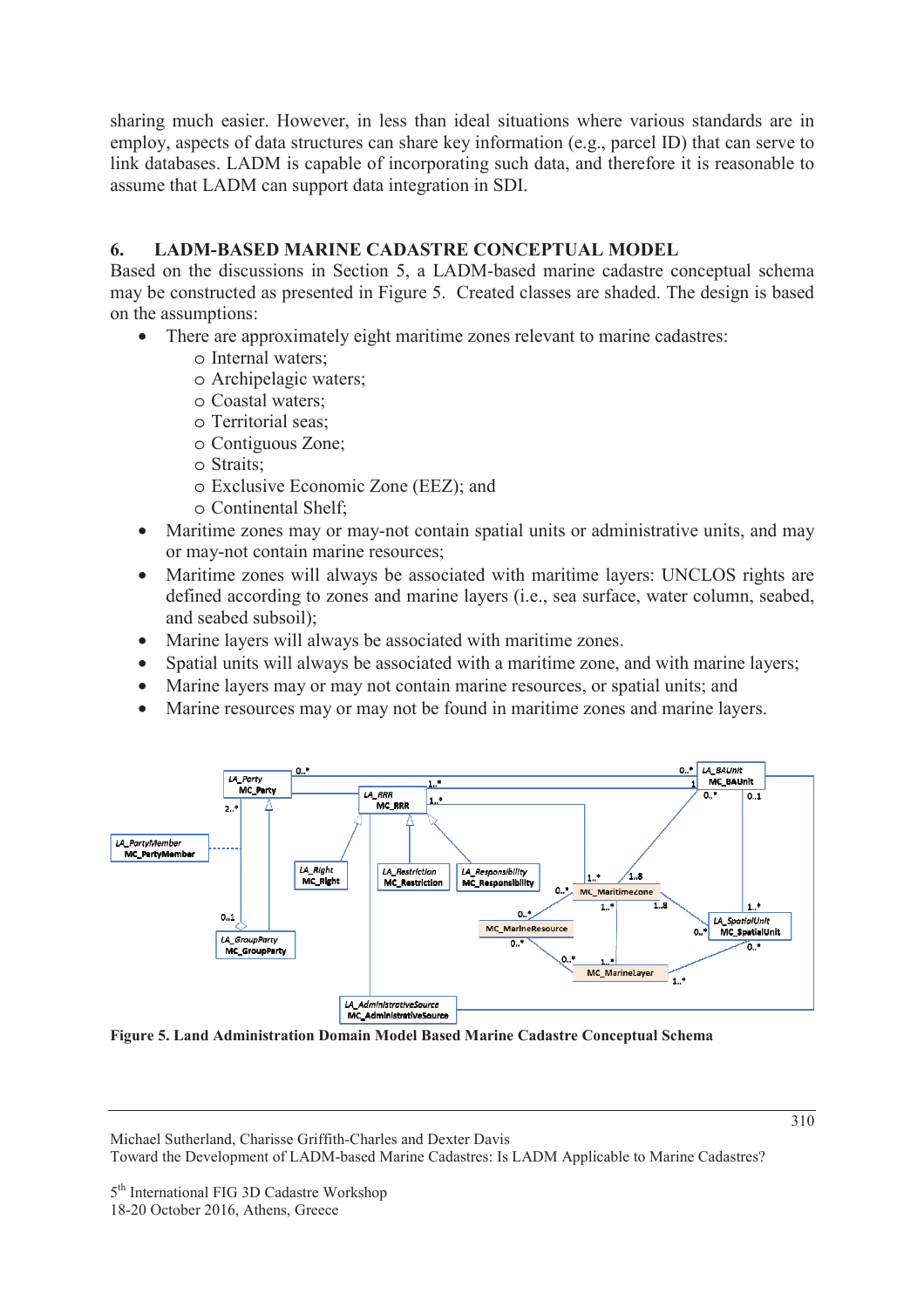### **7. CONCLUSIONS**

Publications dealing with the marine cadastre concept were reviewed and criteria defined therefrom so as to support an assessment of whether the LADM standard is as a whole applicable, as published, to marine cadastres. The discussions in Section 5 seem to suggest a positive response to this query. It can therefore be reasonably assumed that a purely LADMbased marine cadastre can be developed and implemented. This can be good news to those jurisdictions who are seeking to develop marine cadastres – they can reasonably trust the LADM as an applicable conceptual standard.

### **REFERENCES**

Binns, A., Rajabifard, A., Collier, P. A. and Williamson, I. P. (2004). Developing the concept of a marine cadastre: an Australian case study. Trans-Tasman Surveyor, 6.

Binns, A. and Williamson, I. (2003). Building a National Marine Initiative through the Development of a Marine Cadastre for Australia. The East Asian Seas Congress 2003, Kuala Lumpur, Malaysia.

Canadian Hydrographic Service & Geoscience Australia (2016). Supporting the ISO 19152 Land Domain Administrative Model in a Marine Environment – Revised 26 February 2016. Paper for Consideration by Hydrographic Services and Standards Committee & S-100 WG, S100WG01-10.3A Rev 1.

Collier, P., Leahy, F. and Williamson, I. (2001). Defining a marine cadastre for Australia. Session 5A on Marine Cadastre, Institute of Australian Surveyors Annual Conference, Brisbane, Australia, 25-28 September.

Commonwealth of Australia (2009). "Australian Marine Spatial Information System (AMSIS)". http://www.ga.gov.au/imf-amsis2/ Accessed August 29, 2016.

de Almeida, J.P., Ellul, C. and Rodrigues-de-Carvalho, M.M. (2013). Towards a Real Estate Registry 3D Model in Portugal: Some illustrative case studies. ISPRS Annals of the Photogrammetry, Remote Sensing and Spatial Information Sciences, Volume II-2/W1, ISPRS 8th 3DGeoInfo Conference & WG II/2 Workshop, 27 – 29 November 2013, Istanbul, Turkey. Done, P 1989. Cadastral and Marine Boundary Challenges in Trinidad. The Geographical Journal, 155(2): pp. 224-234.

Fowler, C. and Tremi, E. (2001). Building a marine cadastral information system for the United States — a case study. Computers, Environment and Urban Systems 6(4): p. 493–507. Fulmer, James 2007. The Multipurpose Marine Cadastre Web Map. Presented at 2007 ESRI Surveying and Engineering GIS Summit, June 16-19, San Diego, California.

Geographic Information – Land Administration Domain Model (LADM) (2012). ISO International Standard - ISO 19152 – 1st Edition, 2012-12-01.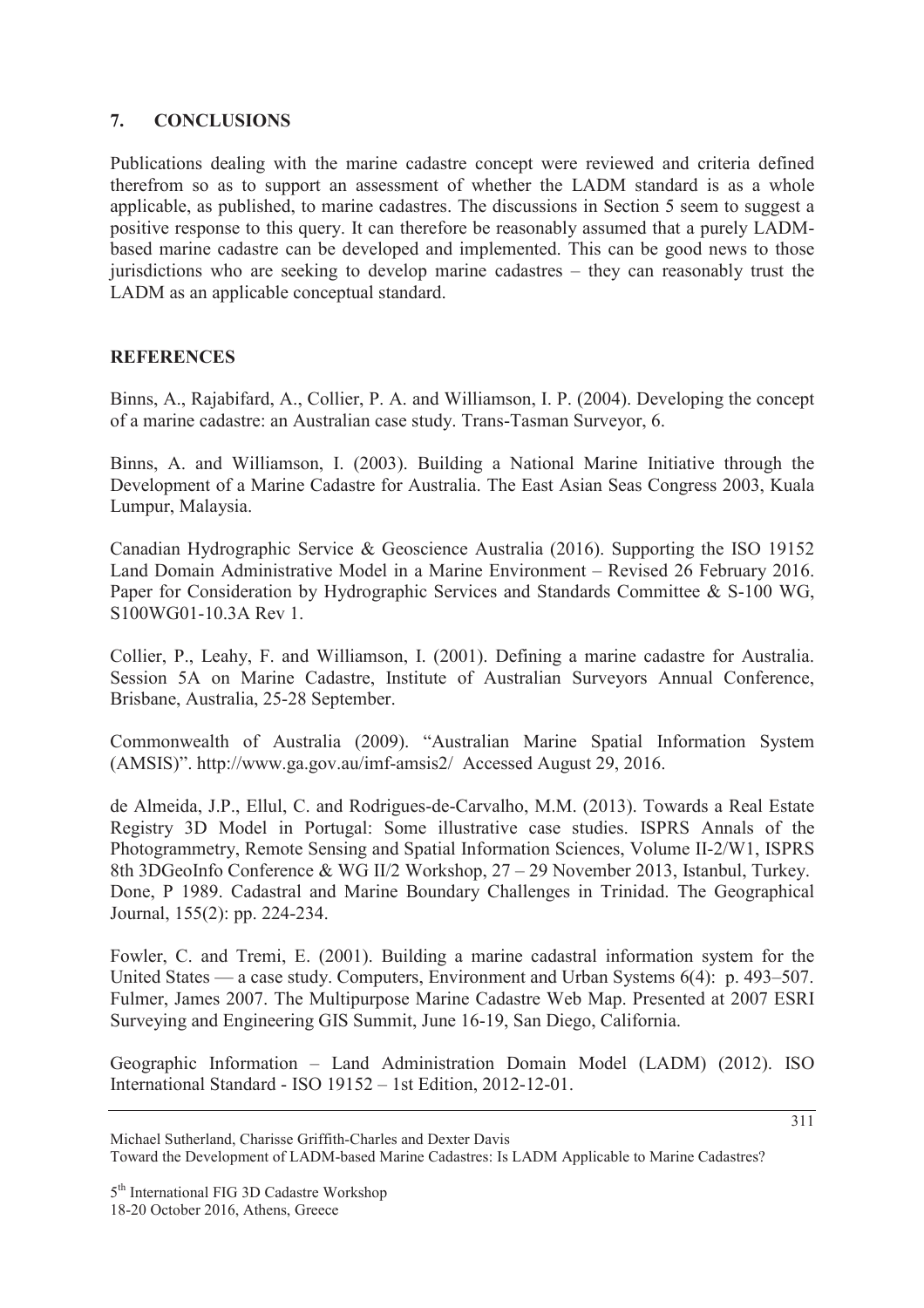Hirst, B. and Robertson, D. (2001). Law of the Sea Boundaries in a Marine Cadastre 2001. Session 5A on Marine Cadastre, Institute of Australian Surveyors Annual Conference, Brisbane, Australia, 25-28 September.

Hoogsteden, C.C., and Robertson, W.A. (1998). On Land - Off Shore: Strategic Issues in Building a Seamless Cadastre for New Zealand. XXI International Congress Proceedings: Developing the Profession in a Developing World, International Federation of Surveyors, Commission 7, Cadastre and Land Management, p. 32-48, Brighton.

Hoogsteden, C.C., Robertson, W.A. (1999). Re-engineeering New Zealand's Cadastre: Strategic Issues in Building an Onland-Offshore Cadastre. GIM international, Vol. 13, No. 6, p. 7-9, June 1999.

International Standard Organization (ISO) (2012). Geographic Information – Land Administration Domain Model (ISO 19152: 2012).

Kalogianni, E. (2015). Design of a 3D multipurpose land administrative system for Greece, in the context of LADM. Master Diploma Thesis, National Technical University of Athens.

Lemmen, C., van Oosterom, P., Zevenbergen, J., Quak, W. and van der Molen, P. (2005). Proceedings of the FIG Working Week 2005 and GSDI-8, Cairo, Egypt April 16-21, 2005.

Lemmen, C. and van Oosterom, P. (2011). ISO 19512: The land administration domain model. Proceedings International Conference Land Policies in East Africa, Kampala, Uganda, 3-4 November 2011.

Lemmen, C. (2012). A Domain Model for Land Administration. ITC Ph.D. dissertation, The International Institute for Geo-Information Science and Earth Observation, Netherlands.

Ng'ang'a, S., Sutherland, M. and Nichols, S. (2002). Data Integration and Visualisation Requirements for a Canadian Marine Cadastre: Lessons from the Proposed Musquash Marine Protected Area. Proceedings of ISPRS Commission IV, Symposium 2002, Ottawa, Canada, July 9-12, 2002.

Ng'ang'a, S.M., Sutherland, M., Cockburn, S. and Nichols, S. (2004). Toward a 3D marine cadastre in support of good ocean governance: A review of the technical framework requirements. In Computer, Environment and Urban Systems, 28 (5): pp. 443-470.

Ng'ang'a, S.M., Nichols, S., Sutherland, M. and Cockburn, S. (2001). Toward a Multidimensional Marine Cadastre in Support of Good Ocean Governance; New Spatial Information Management Tools and their Role in Natural Resource Management. Published in the proceedings of International Conference on Spatial Information for Sustainable Development. Nairobi, Kenya, 2-5 October.

National Oceanic and Atmospheric Administration (2016). "An Ocean of Information". http://marinecadastre.gov/ Accessed August 29, 2016.

Michael Sutherland, Charisse Griffith-Charles and Dexter Davis Toward the Development of LADM-based Marine Cadastres: Is LADM Applicable to Marine Cadastres?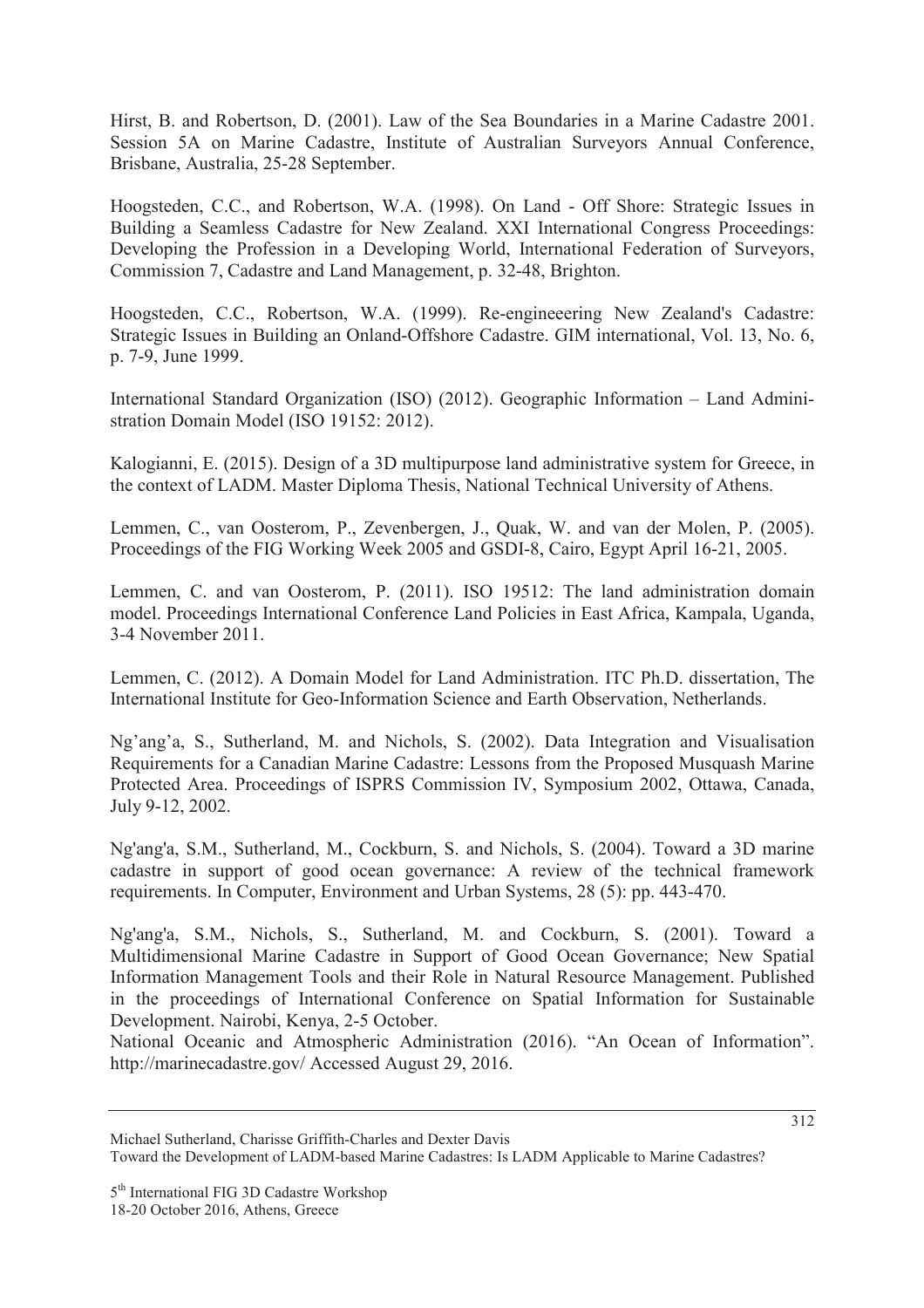Paasch, J., van Oosterom, P., Lemmen, C. and Paulsson, J. (2015). Further modelling of LADM's rights, restrictions and responsibilities (RRRs). Land Use Policy 49 (2015) 680–689.

Peyton, D., Kuwalek, E. and Fadaie, K. (2016). Managing Hydrographic and Oceanographic Information for Maritime Spatial Data Infrastructure: New Paths. New Approaches. http://slideplayer.com/slide/9352316/ Accessed August 28, 2016.

Sutherland, M.D. (2005). Marine Boundaries and the Governance of Marine Spaces. University of New Brunswick Technical Report No. 232, 372 pages.

Sutherland, M. (2008). Managing and Administering Coastal and Marine Spaces: COINAtlantic Marine Cadastre Prototype. Presentation made at the ACZISC-COINAtlantic Meeting, Fredericton, NB, Canada, September 24-25, 2008.

Sutherland, M. and Nichols, S. (2006). "Issues in the governance of marine spaces". In Administering Marine Spaces: International issues, M. Sutherland (Ed.), FIG Publication No. 36, International Federation of Surveyors, Copenhagen, p. 6-20, ISBN 87-90907-55-8.

Sutherland, M. and Nichols, S. (2009). Developing a Prototype Marine Cadastre for Chedabucto Bay, Nova Scotia. Proceedings of FIG Working Week 2009, Eliat, Israel, May 3- 8, 2009.

Sutherland, M., Nichols, S. and Monahan, D. (2001). Marine boundary delimitation for ocean governance. Session 5A on Marine Cadastre, Institute of Australian Surveyors Annual Conference, Brisbane, Australia, 25-28 September.

Tjia, D. (2014). Towards a Land Administration domain Model (LADM) profile for South Africa. M.Sc. Thesis, University of Pretoria, South Africa.

Todd, P. (2001). Marine cadastre–opportunities and implications for Queensland. Session 5A on Marine Cadastre, Institute of Australian Surveyors Annual Conference, Brisbane, Australia, 25-28 September.

United Nations (1997). The Law of the Sea: United Nations Convention on the Law of the Sea. United Nations.

Ward, R. and Greenslade, B. (2011). IHO S-100: The Universal Hydrographic Data Model. International Hydrographic Organization publication. Accessed August 30, 2016 https://www.iho.int/mtg\_docs/com\_wg/...Misc/S-100InfoPaper\_FinalJan2011.pdf.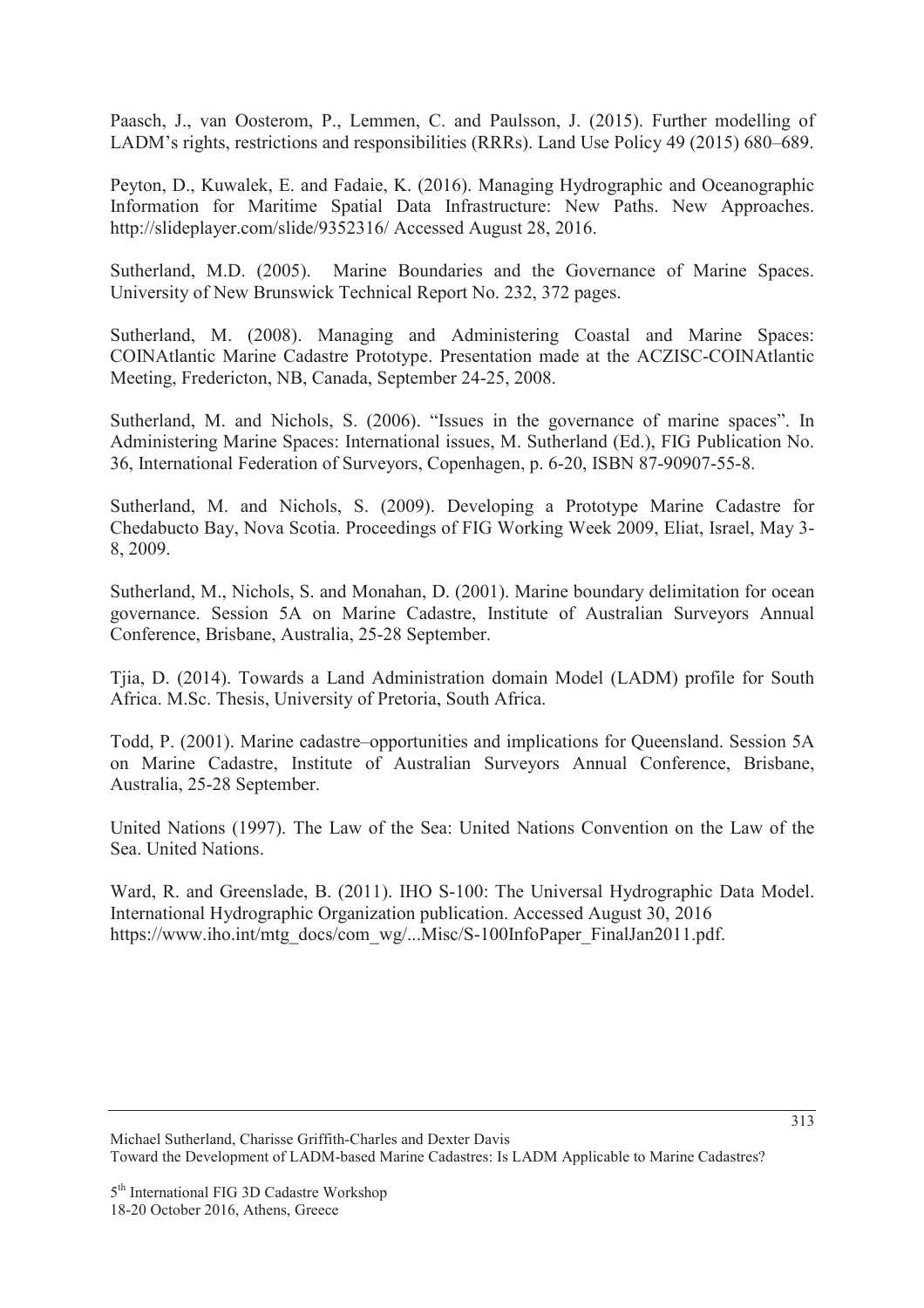### **BIOGRAPHICAL NOTES**

**Dr. Michael Sutherland** holds an M.Sc.E. and a Ph.D. in Geomatics Engineering from the University of New Brunswick, Canada specializing in Land Information Management and GIS. He is currently Senior lecturer in Land Management in the Department of Geomatics Engineering and Land Management, and the Deputy Dean (Undergraduate Students Affairs), Faculty of Engineering, University of the West Indies, St. Augustine, Trinidad and Tobago. He is also an adjunct professor in the Department of Geodesy and Geomatics Engineering, University of New Brunswick, Canada. Dr. Sutherland has been a member of the Canadian Institute of Geomatics, and is a member of the Institute of Surveyors of Trinidad and Tobago. He is also an elected member of the Royal Institution of Chartered Surveyors, an Associate of the Canadian Fisheries, Oceans, and Aquaculture Management (C-FOAM) research group, Telfer School of Management, University of Ottawa, Canada, and a Honorary Fellow, Sir Arthur Lewis Institute of Social and Economic Studies, University of the West Indies, St. Augustine, Trinidad and Tobago. Dr. Sutherland was Chair, Commission 4 (Hydrography), International Federation of Surveyors from 2011 until 2014.

**Dr Charisse Griffith-Charles** Cert. Ed. (UBC), MPhil. (UWI), PhD (UF), FRICS is currently Senior Lecturer in Cadastral Systems, and Land Administration in the Department of Geomatics Engineering and Land Management at the University of the West Indies, St. Augustine, where her research interests are in land registration systems, land administration, and communal tenure especially 'family land'. Dr Griffith-Charles has served as consultant and conducted research on, inter alia, projects to revise land survey legislation in Trinidad and Tobago, assess the impact and sustainability of land titling in St. Lucia, address tenure issues in regularising informal occupants of land, and to assess the socio-economic impact of land adjudication and registration in Trinidad and Tobago, apply the STDM to the eastern Caribbean countries, and document land policy in the Caribbean. Her publications focus on land registration systems, land administration, cadastral systems, and land tenure.

**Dexter Davis PhD** (Newcastle-upon-Tyne) is currently a lecturer in geomatics with the Department of Geomatics Engineering and Land Management, Faculty of Engineering, University of the West Indies. Since 1998, he has worked in various teaching and research roles as well as Geomatics consultancy at the University of Newcastle-upon-Tyne, UWI and UTT as well as the private and public sectors in the Caribbean. He also serves as a Geomatics Consultant and on the Board of Directors for L & S Surveying Services Ltd. He is an active member of the Institute of Surveyors of Trinidad & Tobago (ISTT) and the American Society for Photogrammetry & Remote Sensing (ASPRS). Some of his current areas of research and expertise include sea level rise monitoring in the Caribbean and disaster relief mapping.

Michael Sutherland, Charisse Griffith-Charles and Dexter Davis Toward the Development of LADM-based Marine Cadastres: Is LADM Applicable to Marine Cadastres?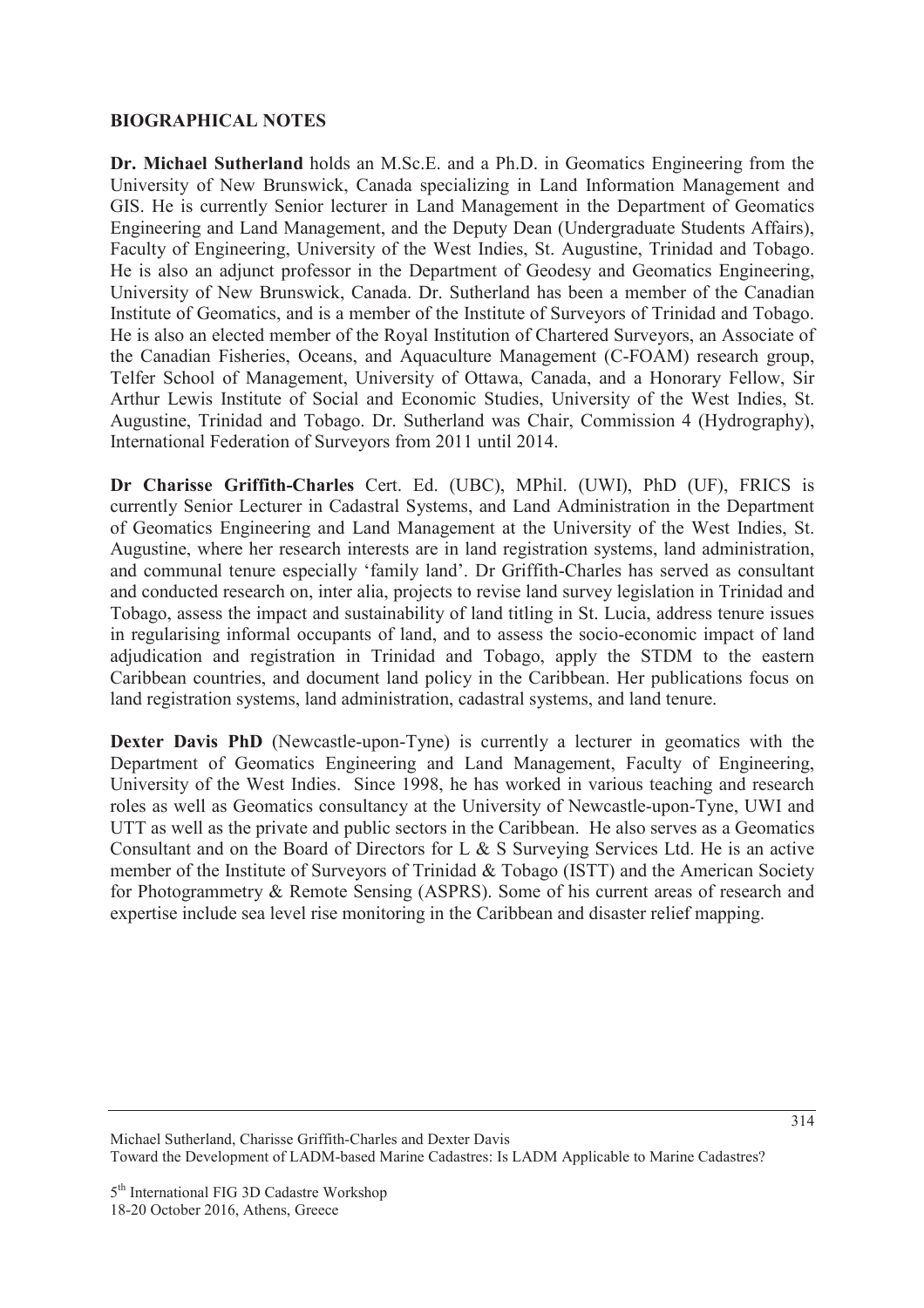# **CONTACTS**

Michael Sutherland Senior Lecturer & Deputy Dean (Undergraduate Affairs), Department of Geomatics Engineering and Land Management Faculty of Engineering University of the West Indies, St. Augustine, TRINIDAD & TOBAGO Phone: +1 868 662 2002 Extension 82564/ 82061 E-mail: michael.sutherland@sta.uwi.edu / michael.d.sutherland@unb.ca

Charisse Griffith-Charles Department of Geomatics Engineering and Land Management Faculty of Engineering The University of the West Indies, St. Augustine St. Augustine TRINIDAD AND TOBAGO Phone: +868 662 2002 ext 82520 Fax: + 68 662 2002 ext 83700 E-mail: Charisse.Griffith-Charles@sta.uwi.edu

Dexter Davis University of the West Indies St Augustine Campus St Augustine TRINIDAD AND TOBAGO Phone: +1 868-662-2002 Fax: +1 868 662-4414 E-mail: dexter.davis@sta.uwi.edu